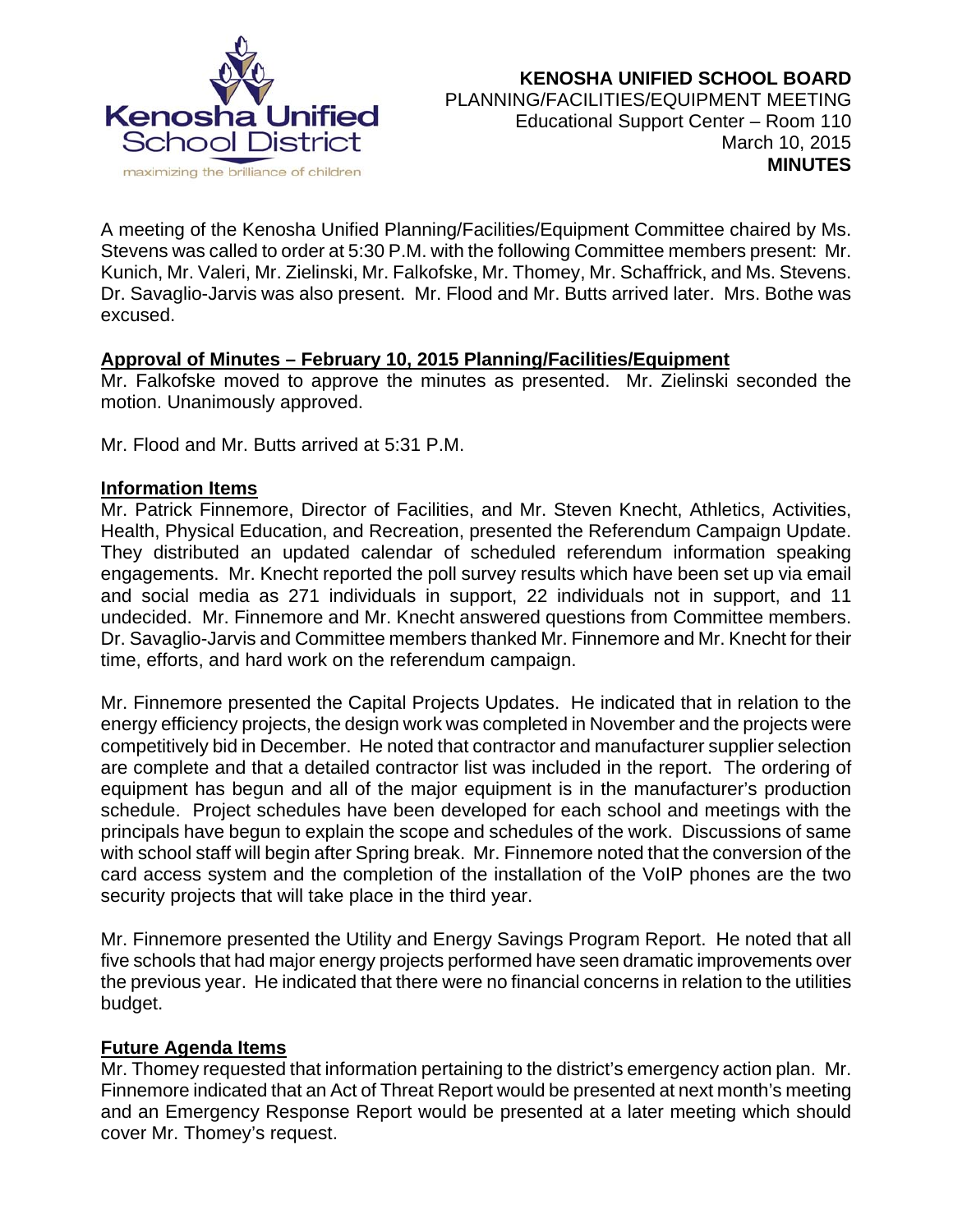Mr. Kunich moved to adjourn the meeting. Mr. Falkofske seconded the motion. Unanimously approved.

Meeting adjourned at 5:47 P.M.

**Stacy Schroeder Busby** Stacy Schroeder Busby **School Board Secretary** School Board Secretary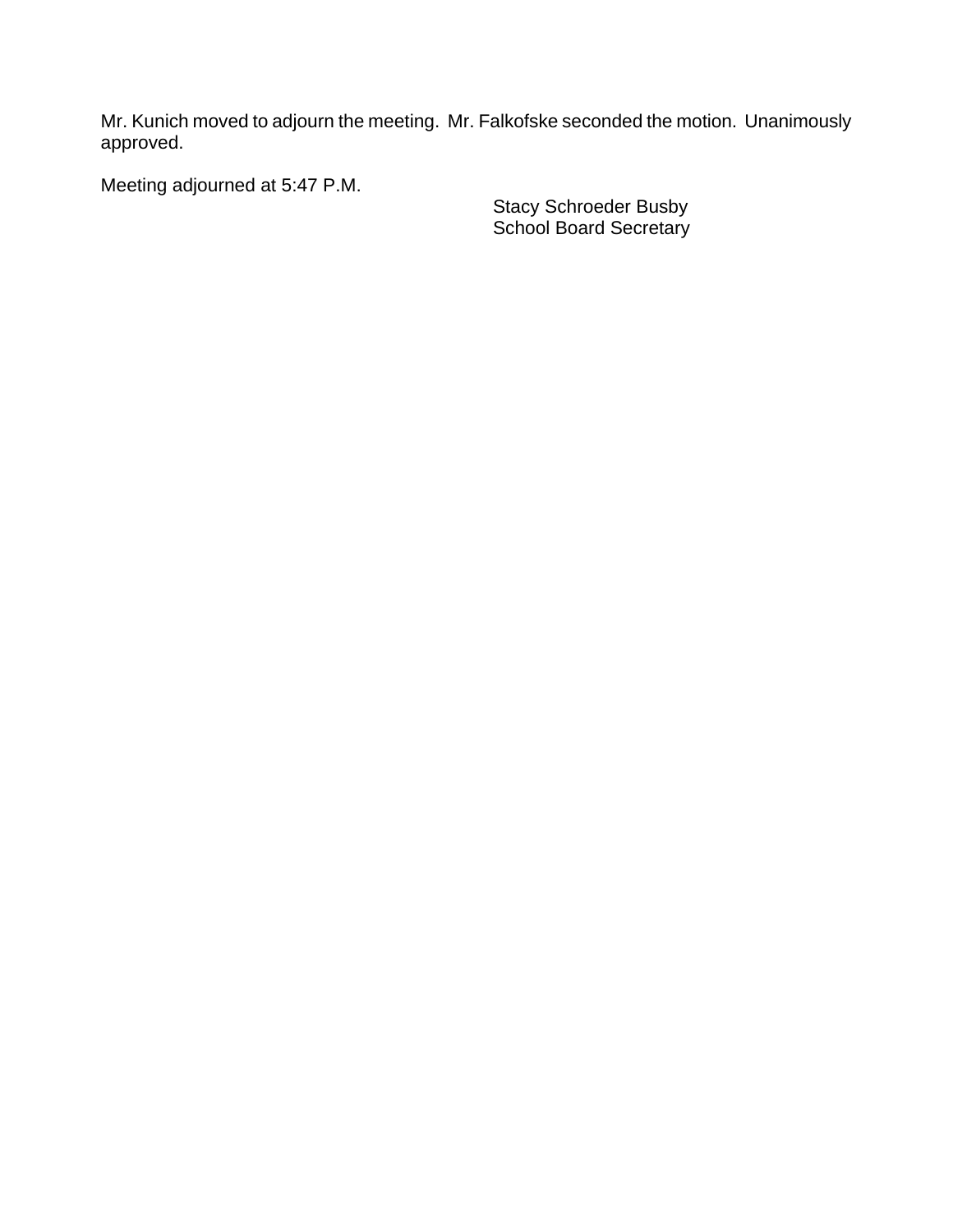

A meeting of the Kenosha Unified Audit/Budget/Finance Committee chaired by Mr. Wade was called to order at 5:51 P.M. with the following Committee members present: Mr. Flood, Mrs. Marcich, Mr. Kent, Mr. Aceto, Mrs. Dawson, Mr. Holdorf, Mr. Battle, and Mr. Wade. Dr. Savaglio-Jarvis was also present. Mr. Bryan and Mr. Castle were excused. Ms. London was absent.

# **Approval of Minutes – February 10, 2015 Audit/Budget/Finance**

Mrs. Marcich moved to approve the minutes as presented. Mr. Holdorf seconded the motion. Unanimously approved.

# **Board Approved Student User Fees for the 2015-2016 School Year**

Dr. Savaglio-Jarvis introduced the Board Approved Student User Fees for the 2015-2016 School Year and noted that there are no recommended changes to the 2015-16 student user fees. Mr. Tarik Hamdan, Interim Chief Financial Officer, was present and answered questions from Committee members.

Mr. Flood moved to forward the Board Approved Student User Fees for the 2015-2016 School Year to the full Board for consideration to accept the recommendation to establish the fiscal year 2015-2016 fees for student use items in advance of early registration for Pre-K and Kindergarten in April 2015. Mr. Battle seconded the motion. Unanimously approved.

### **Information Items**

Mr. Hamdan presented the Monthly Financial Statements and answered questions from Committee members pertaining to variances in the food service fund, salaries, and revenues compared to last year. Mr. Hamdan gave committee members a live demonstration of how salaries information is analyzed in a more in depth manner to minimize or quantify budget surpluses. Mr. Hamdan indicated that it is projected that 97-98% of the budget will be spent which would account for a two to three million dollar budget surplus. He explained how comparing one year's budget to another year is not the most accurate due to changing circumstances. Mr. Battle requested that a cover memo/report be included with the monthly financial statements highlighting notable items to help Committee members understand and note variances and/or changes in notable items.

### **Future Agenda Items**

There were no future agenda items noted.

Mrs. Marcich moved to adjourn the meeting. Mr. Flood seconded the motion. Unanimously approved.

Meeting adjourned at 6:03 P.M.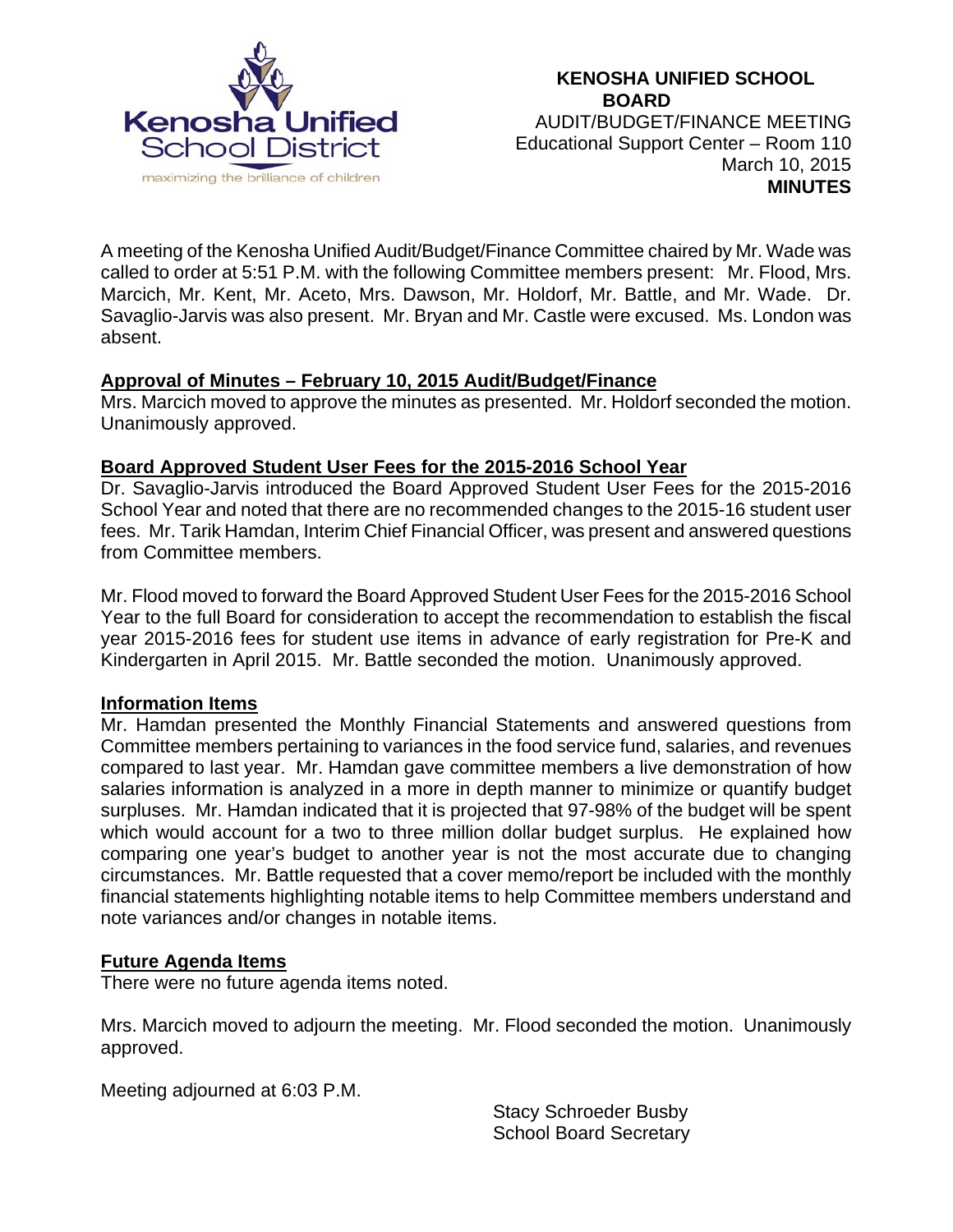

A joint meeting of the Kenosha Unified Audit/Budget/Finance and Curriculum/Program Committees chaired by Mr. Wade was called to order at 6:07 P.M. with the following Committee members present: Mr. Flood, Mrs. Marcich, Mr. Kent, Mr. Aceto, Mrs. Dawson, Mr. Holdorf, Mr. Battle, Mrs. Snyder, Ms. Stevens, Mrs. Daghfal, Mrs. Renish-Ratelis, Mrs. Kenefict, Mrs. Santoro, Mrs. Wickersheim, Mr. Wojciechowicz, and Mr. Wade. Dr. Savaglio-Jarvis was also present. Mr. Bryan and Mr. Castle were excused. Ms. London, Mrs. Karabetsos and Mr. Belotti were absent.

### **Approval of Minutes – February 10, 2015 Joint Audit/Budget/Finance & Curriculum Program**

Ms. Stevens moved to approve the minutes as presented. Mr. Flood seconded the motion. Unanimously approved.

### **Head Start Federal Grant Request**

Ms. Belinda Grantham, Director of Early Education, presented the Head Start Federal Grant Request. She indicated that approval is requested to submit and implement the Head Start Federal Grant for the 2015-2016 school year in the amount of \$1,999,031. She noted that no changes to current programming or staffing is being requested at the current time; however, funding decisions made at the state and local levels as well as the ability to meet mandated enrollment numbers at current locations may impact the grant which would require revisions prior to the start of the school year. Ms. Grantham answered questions from Committee members.

Ms. Stevens moved to forward the Head Start Federal Grant Request to the full Board for approval. Mrs. Marcich seconded the motion. Unanimously approved.

#### **Future Agenda Items**

No future agenda items were noted.

Mrs. Stevens moved to adjourn the meeting. Mr. Flood seconded the motion. Unanimously approved.

Meeting adjourned at 6:09 P.M.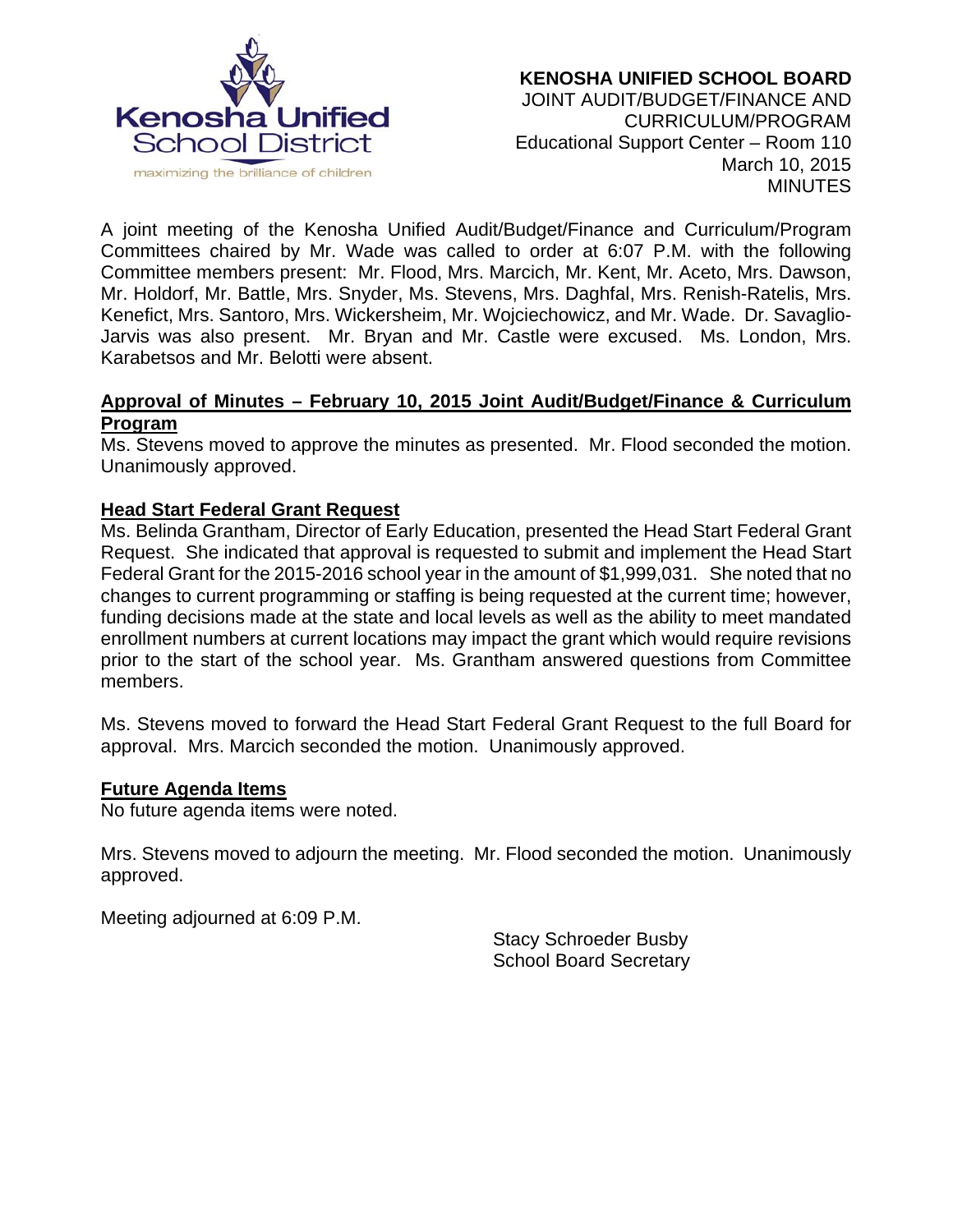

A meeting of the Kenosha Unified Personnel/Policy Committee chaired by Mr. Kunich was called to order at 6:15 P.M. with the following Committee members present: Mrs. Snyder, Ms. Butler, Mrs. Stevens, and Mr. Kunich. Dr. Savaglio-Jarvis was also present. Mr. Bryan and Mrs. Burns were excused. Mrs. Hamilton, Mrs. Morrison, Mrs. Dahl, Mr. Riley, and Ms. Connor were absent.

# **Approval of Minutes – February 10, 2015 Personnel/Policy**

Mr. Kunich indicated that due to the lack of a quorum, the minutes would be voted on at next month's meeting.

#### **Information Items**

There were no questions from committee members on the Recommendations Concerning Appointments, Leaves of Absence, Retirements and Resignations

#### **Future Agenda Items**

There were no future agenda items noted.

Ms. Stevens moved to adjourn the meeting. Mrs. Snyder seconded the motion. Unanimously approved.

Meeting adjourned at 6:17 P.M.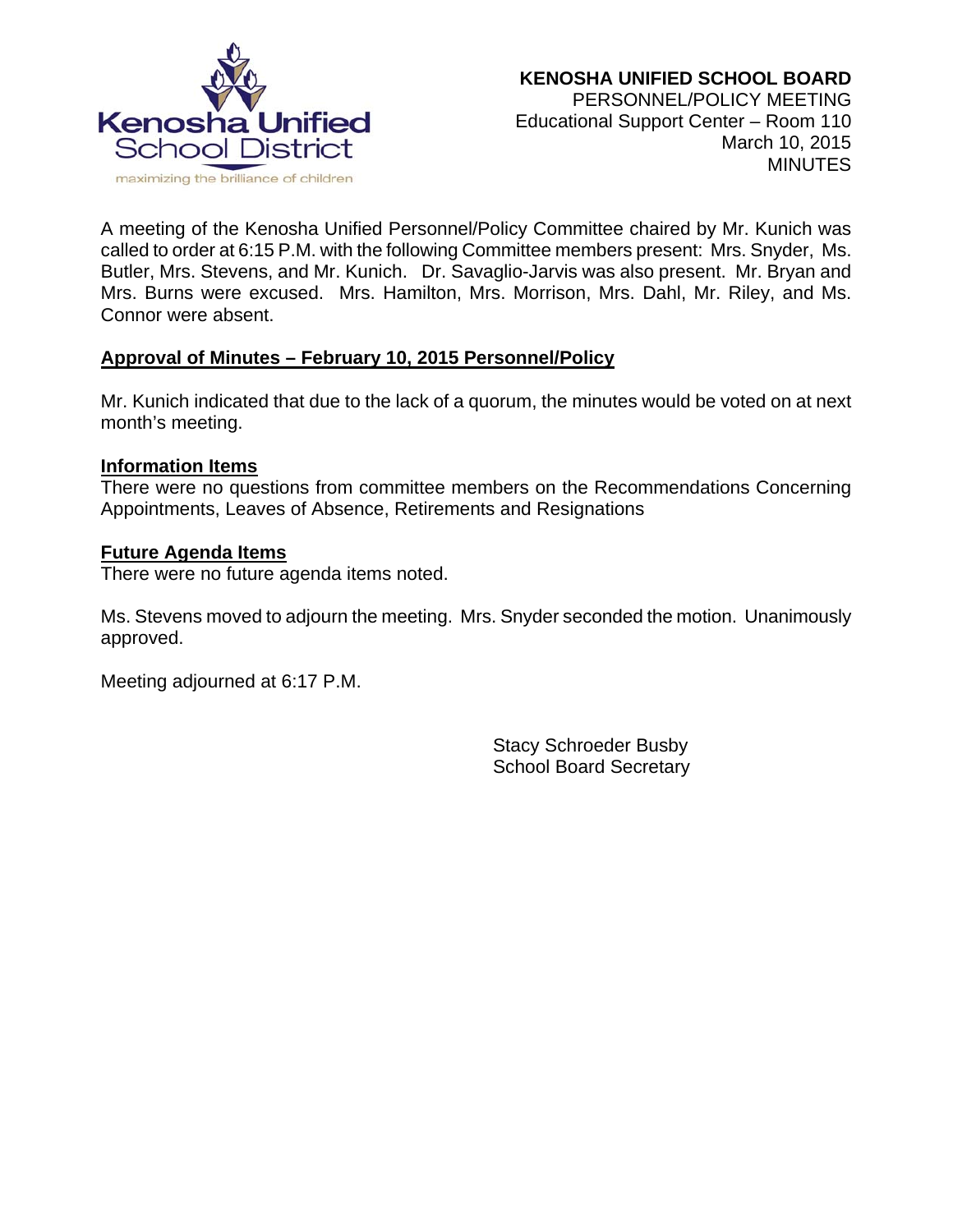

A joint meeting of the Kenosha Unified Personnel/Policy and Curriculum/Program Committees chaired by Mr. Kunich was called to order at 6:17 P.M. with the following Committee members present: Mrs. Snyder, Ms. Butler, Mrs. Stephens, Ms. Stevens, Mr. Wade, Mrs. Daghfal, Mrs. Kenefick, Mrs. Santoro, Mrs. Renish-Ratelis, Mrs. Wickersheim, Mr. Wojciechowiez, and Mr. Kunich. Dr. Savaglio-Jarvis was also present. Mrs. Karabetsos arrived later. Mr. Bryan and Mrs. Burns were excused. Mrs. Hamilton, Mrs. Morrison, Mrs. Dahl, Mr. Riley, Ms. Connor, and Mr. Belotti were absent.

### **Policy 8850 – School Wellness**

Mr. Steven Knecht, Coordinator of Athletics, Activities, Health, Physical Education, and Recreation, and Mrs. Cindy Gossett, Director of Food Service, presented Policy 8850 – School Wellness. They explained that as required by the Child Nutrition and Special Supplemental Nutrition Program for Women, Infants, and Children Reauthorization Act of 2004, School Wellness Policy 5580 was created and approved in spring 2006. According to the Wisconsin Department of Public Instruction, local wellness policies are a key component to creating and maintaining healthier school environments that promote positive behaviors and help children reach their full academic potential. Research continues to demonstrate that healthier students are better learners. The Healthy Hunger-Free Kids Act of 2010 expanded upon previous requirements and includes new provisions that place a greater emphasis on the implementation, evaluation, and transparency of local wellness policies; therefore, the policy is being revised to include the requirements. Mrs. Gossett answered questions from Committee members.

Mrs. Karabetsos arrived at 6:19 P.M.

Ms. Stevens moved to forward Policy 8850 - School Wellness to the full Board for consideration. Mrs. Daghfal seconded the motion. Unanimously approved.

#### **Future Agenda Items**

Dr. Savglio-Jarvis indicated that Revised Policy 6456 - Graduation Requirements would be presented in May.

Ms. Stevens moved to adjourn the meeting. Mrs. Santoro seconded the motion. Unanimously approved.

Meeting adjourned at 6:25 P.M.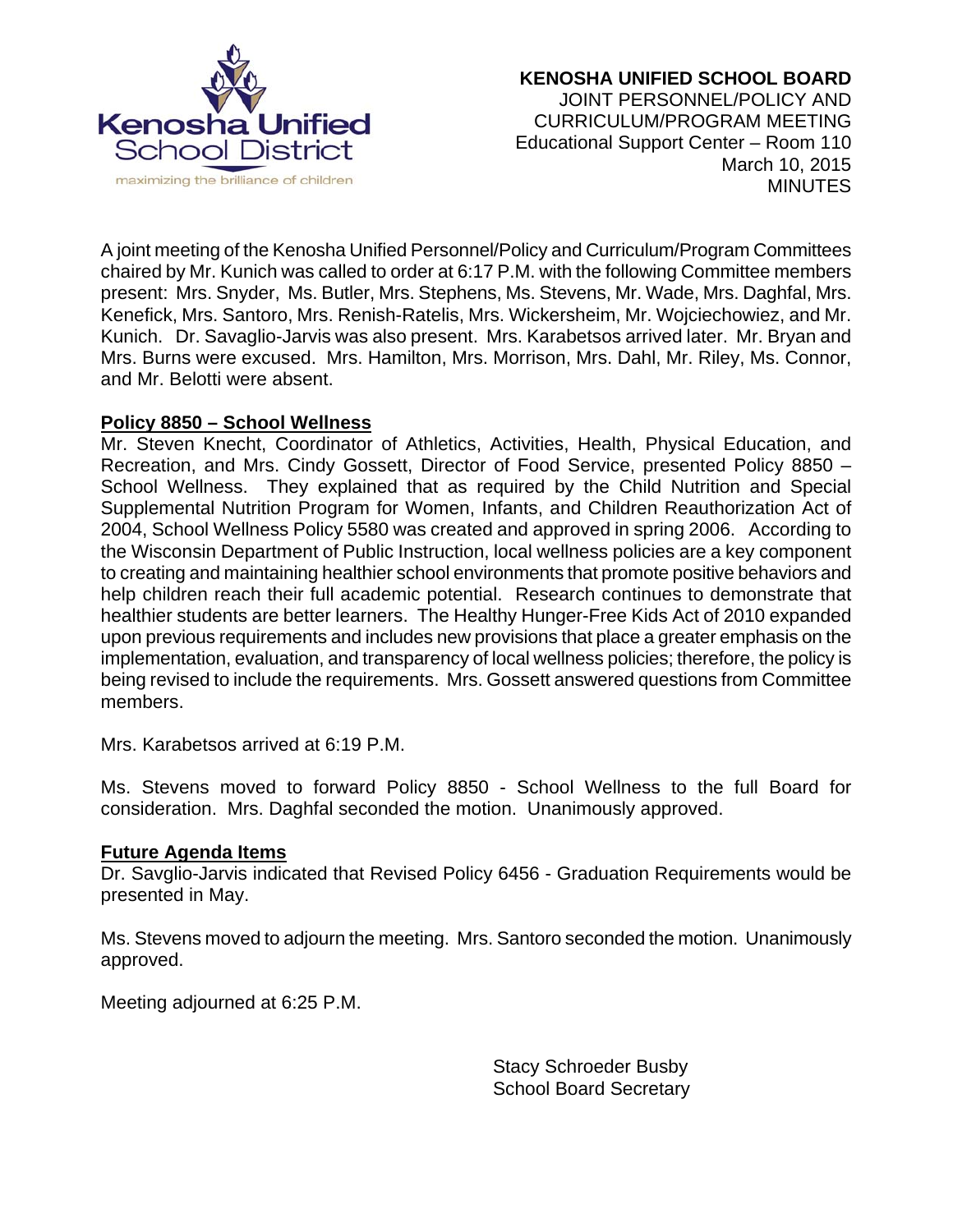

A meeting of the Kenosha Unified Curriculum/Program Committee chaired by Mrs. Snyder was called to order at 6:27 P.M. with the following Committee members present: Ms. Stevens, Mr. Wade, Mrs. Daghfal, Mrs. Karabetsos, Mrs. Kenefick, Mrs. Santoro, Mrs. Renish-Ratelis, Mrs. Wickersheim, Mr. Wojciechowiez, and Mrs. Snyder. Dr. Savaglio-Jarvis was also present. Mr. Belotti was absent.

### **Approval of Minutes – February 10, 2015 Curriculum/Program**

Ms. Stevens moved to approve the minutes as presented. Mr. Wade seconded the motion. Unanimously approved.

### **New Course Proposal: AP Computer Science A**

Mrs. Julie Housaman, Interim Assistant Superintendent of Teaching and Learning, presented the New Course Proposal: AP Computer Science A. She indicated that the course has been requested by LakeView Technology Academy and will support students wishing to pursue coursework in computer science or mathematics. The costs associated with the class will be covered by the Teaching and Learning budget, Career and Technical Education budget, and by Gateway Technical College.

Mr. David Tuttle, Coordinator of Talent Development, was present and answered questions from Committee members.

Mr. Wade moved to forward the New Course Proposal: AP Computer Science A to the full Board for consideration. Ms. Stevens seconded the motion. Unanimously approved.

### **English-As-A-Second-Language Program Plan Update and Recommendation**

Mrs. Housaman introduced the English-as-a-Second-Language Program Plan Update and Recommendation. She indicated that the district currently serves over 2000 English language learners (ELL). The ELL population is the lowest performing subgroup in the district state assessment for reading with only 6.7% of the population showing proficiency. The math proficiency is higher, at 17.1%, but is the second lowest subgroup in the district.

Mrs. Sarah Smith, Coordinator of Language Acquisition Programs, provided Committee members with the plan update and recommendation. She indicated that the addition of the English language development (ELD) curriculum, which focuses on academic vocabulary and has been proven to help with not only further developing the English language but also strengthening academic vocabulary across all subject areas, would be piloted at all levels at selected schools. The ELD instruction would be provided to select kindergarten and first grade students with ACCESS test language levels of 1.0 to 1.9 at eight schools, to select students at five middle schools with ACCESS test language levels of 2.0 to 3.9, and to select students at three high schools to student with ACCESS test language levels of 1.0 to 2.4. An annual growth of .4 on the ACCESS test for ELLs is expected.

Mrs. Smith answered questions from Committee members.